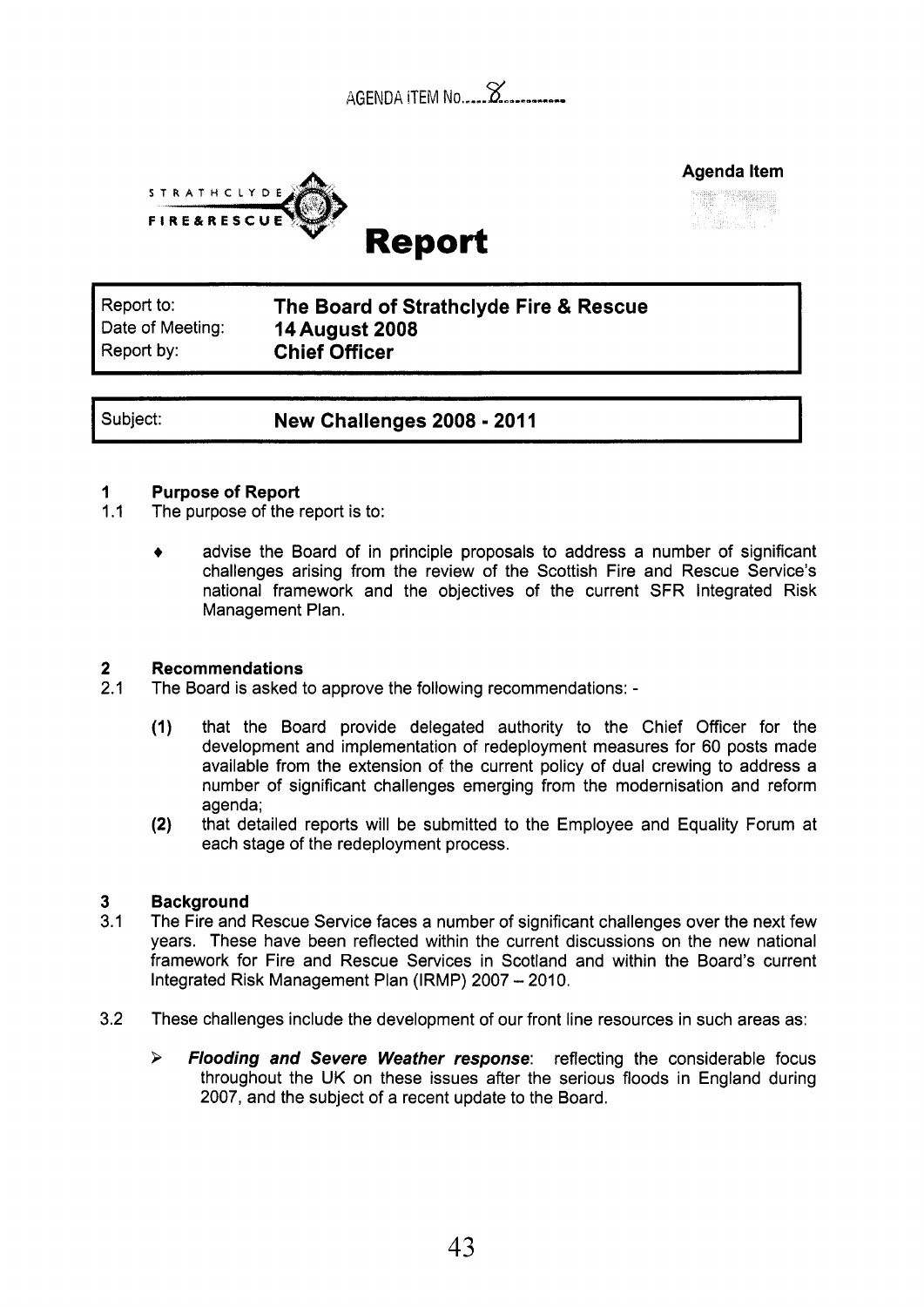- > *Youth Engagement in Community Safety:* building on the early success of our Firereach and Cadet Schemes to extend youth engagement strategies across Strathclyde and involve a broader range of stakeholders.
- *Operational and Command training for front-line crews:* reflects the national impetus on enhancing operational skills and abilities and builds on SFR's lead in Operational Training and Review and the Boards commitment to a new state-ofthe-art training facility. Additional resources in this critical area will support our policy of regularly verifying the operational competence of officers required to take command at incidents (ticket to ride).  $\blacktriangleright$
- **3.3** Challenges also exist in key functions such as:
	- > *Civil Contingencies and Resilience:* reflecting the continued prominence of issues relating to New Dimensions (ND) and resilience in the aftermath of 9/11, and the current review of Civil Contingencies and Emergency Planning arrangements by Audit Scotland.
	- *ICT and critical infrastructure support:* developing these functions to support robust performance management and Operational Intelligence networks with our key partners and a new Digital Communications infrastructure. **P**

# **4 <b>Strategy for Response**<br>**4.1** To address these signific

- 4.1 To address these significant challenges the Chief Officer seeks delegated authority from the Board to develop and implement a response strategy. This would include proposals to redistribute 60 posts by extending the current policy of dual crewing for all High Impact - Low Activity (HILA) appliances. That is, appliances such as Major Incident Units (MIU) and Heavy Rescue Vehicle (HRV) that, while currently fully crewed on a 2417 basis, are rarely mobilised due to the very specialist nature of their role.
- 4.2 The dual-crewing of HILA appliances is entirely consistent with the Board's current policy for such vehicles with Major Incident Control Units (MICU) and Forward Control Units (FCU), crewed on this basis. This would align Strathclyde with the specialist crewing models employed throughout Fire and Rescue Services in Scotland.
- 4.3 The policy of dual crewing enables these very specialist vehicles to remain on the run and available to attend incidents on a 2417 basis without the need to employ dedicated staff for this purpose. Therefore this policy will not see any reduction in front line service delivery to the public.
- 4.4 Delegation of authority to the Chief Officer to implement a response strategy is consistent with the approach adopted by the Board in 2006 where authority was granted to redeploy 108 posts made available by the successful implementation of Aerial Rescue Pumps policy. At that time the Chief Officer was able to enhance service development in frontline operations such as Water Rescue on the River Clyde, Community Safety Education and Incident Investigation, Strategic Planning and Operational Assurance, consistent with the Board's first Integrated Risk Management Plan.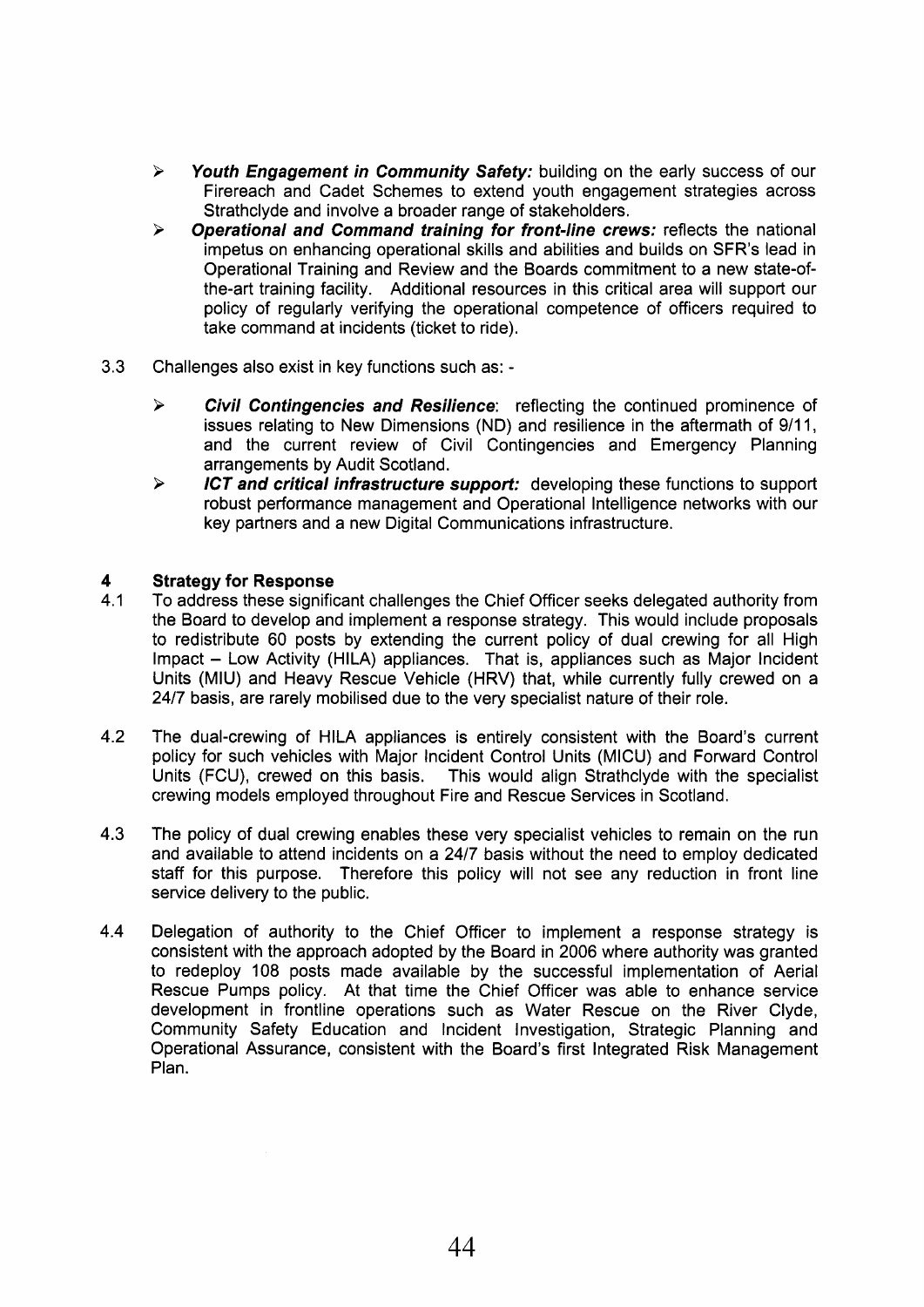#### **5 Employee Implications**

5.1 The current workforce planning model for SFR, and in particular the number of vacancies at all levels, mean that the impact of redeployments on staff will be minimal.

#### **6 Financial Implications**

- 6.1 As the basis of the proposal is redeployment, the financial implications associated with these proposals will be contained within the overall budget and no additional resources are sought.
- 6.2 As with all Public Authorities in Scotland, the Board requires to demonstrate efficiencies generated, both cashable and non cashable and has a target of 2% of its Revenue Budget to achieve during 2008/09. This proposal will generate an efficiency of f1.659m or 1.1% in a full financial year which will assist the Board in meeting its obligations in this regard.
- 6.3 The efficiency generated falls within the Government's definition of "cashable" as the level of operational response is maintained through dual crewing.
- 6.4 In accordance with the provisions of the COSLA Concordat, this proposal seeks to reinvest this efficiency saving in order to meet the new challenges outlined within the body of the report.

#### **7 Other Implications**

7.1 These proposals will be fully discussed with Staff Side representatives subject to approval by the Board. In addition, the Board will receive regular reports on progress towards implementation of the Integrated Risk Management Plan and our responsibilities under the Fire and Rescue Service National Framework. Detailed reports will be submitted to the Employee and Equality forum of the Board at each stage of the redeployment process.

#### **8 Equality Impact Assessment**

8.1 All proposals developed will be equality impact assessed in line with Board policy to ensure no negative impact.

**6 P Sweeney Chief Officer Strathclyde Fire** & **Rescue** 

7 July 2008